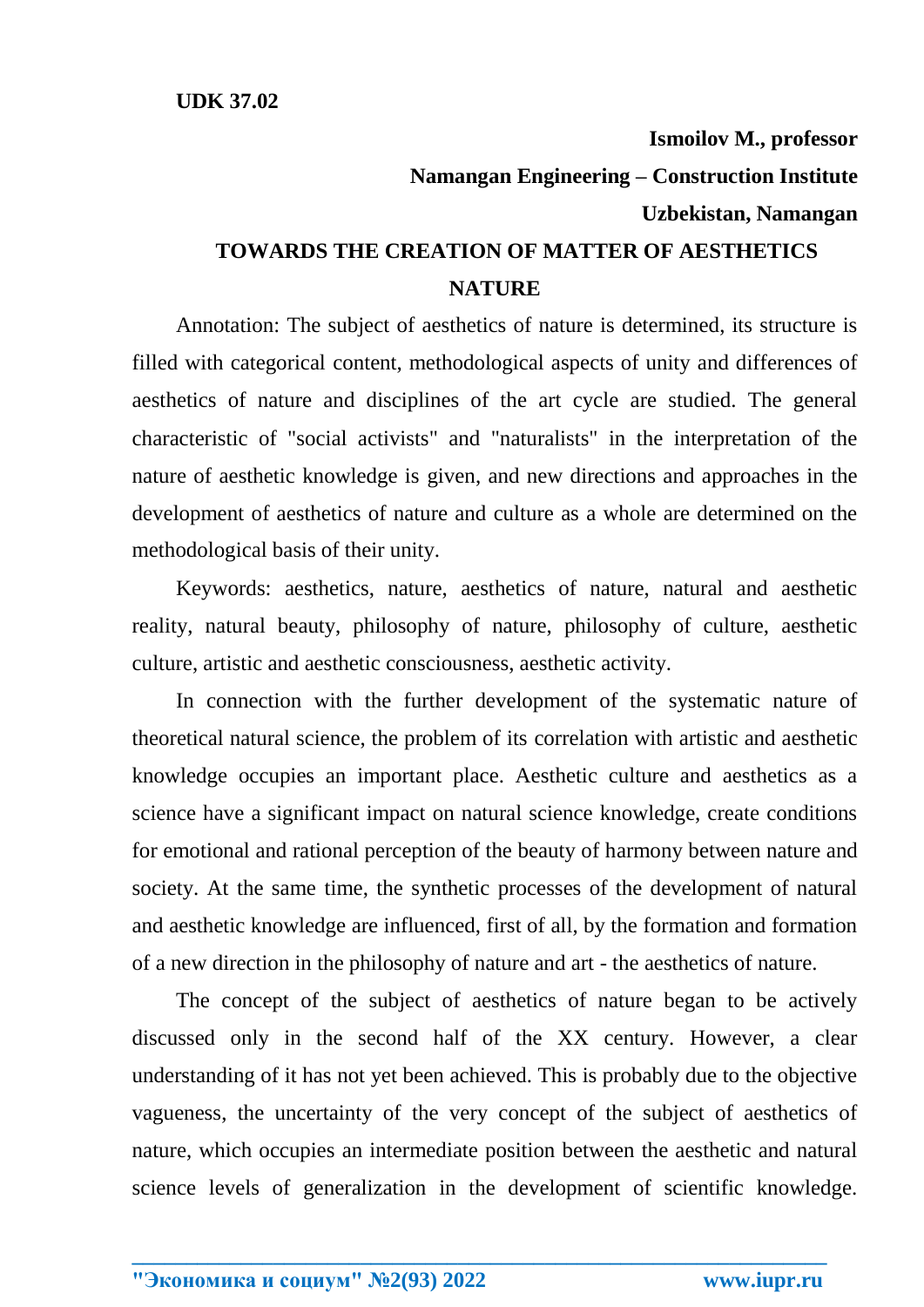Nevertheless, a certain contribution to the development of the concept of the subject of aesthetics of nature has already been made in our domestic and Western European science and culture.

The modern philosophy of nature and culture faces the following basic epistemological and logical-methodological tasks: to find out what the subject and structure of the aesthetics of nature provides. Such an analysis of the subject of aesthetics of nature is associated with the reconstruction of the subject of aesthetics of nature in its integrity and consistency. In this sense, the subject of aesthetics of nature has a complex structure.

The modern aesthetics of nature as a whole is characterized, first of all, by an ethical pathos aimed at the search for universal values in nature, technology, art and social life in general. Humanism and science as general principles of research are opposed to technocracy in thinking, utilitarianism, domination and violence against nature. In this regard, serious attention is paid to the problem of studying traditions and innovations in aesthetics in general and aesthetics of nature in particular, a number of new natural and aesthetic concepts are put forward, growing out of the artistic and aesthetic perception of the natural world.

There are two main trends in understanding the subject and tasks of the aesthetics of nature in our and foreign literature. According to the first one, nature is a collection of objects not produced by man (mountains, rivers, seas, wild animals and plants, soil, biogeocenosis, biosphere, clouds, and so on). At the same time, the main task of the aesthetics of nature is to explore the aesthetic qualities of these natural objects on the basis of direct observation and analysis of judgments and individual taste. The second trend in the aesthetics of nature comes from the definition of nature as a set of objects that are external to the observer (railway and automobile bridges, roads, sidewalks, street lights, buildings, people's lives, and so on). The purpose of the aesthetics of nature in this case is the study of general philosophical problems of natural reality as an aesthetic object, the study of aesthetic judgments about the aesthetic qualities of nature on the basis of a systematic method and metacritics. The view of the aesthetics of nature as an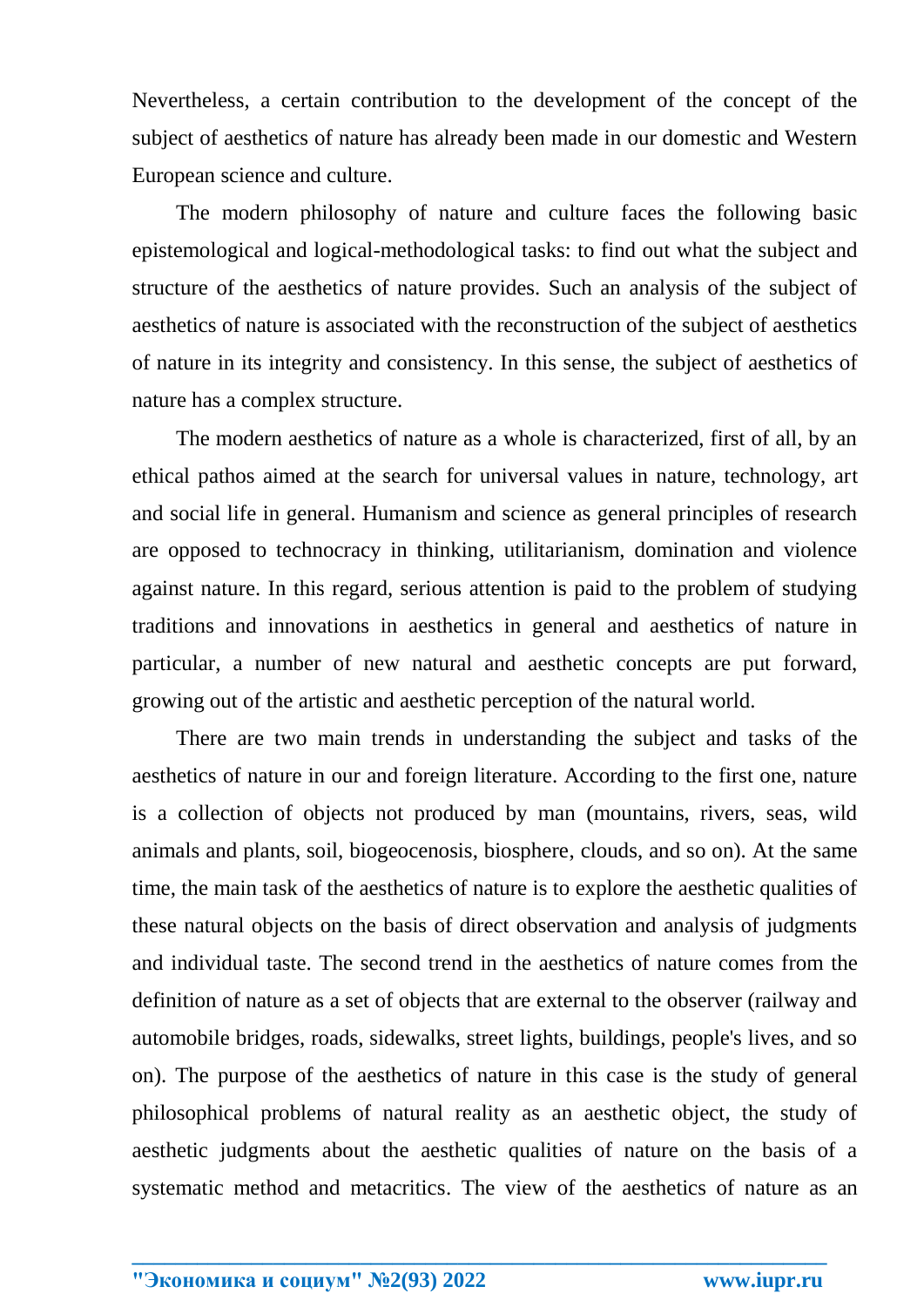applied part of the philosophy of nature and culture is currently prevailing. Exploring the ethical, epistemological, axiological, aesthetic and other functions of the aesthetics of nature, its adherents come to the conclusion that the basis of the aesthetic attitude to nature is the universal longing for the beautiful, regulated by aesthetic and artistic taste. In this regard, the theoretical and methodological nature of the aesthetics of nature is emphasized, which distinguishes it from the disciplines of the art cycle [8].

The aesthetics of nature has its own specifics in comparison with the theory of art. The advantage of art theory is the desire to determine the social status of art, to explore it in the context of material and spiritual culture, to theoretically comprehend new phenomena in art culture and practice. At the same time, it should be noted that the theory of art seems to be one-sided if it underestimates the axiological and functional approaches to art. The aesthetics of nature overcomes this one-sidedness precisely thanks to an axiological and functional approach to the natural environment, close ties with ethics, specific sciences that study natural objects.

The conceptual apparatus of the aesthetics of nature is of significant interest. Its structure is formed by basic natural science concepts (natural environment, nature, wildlife, inanimate nature, biogeotic reality, organism, species, biosphere, and so on) and levels of perception of beauty in nature (external - internal, formal meaningful, visual - intellectual, emotional - rational). The external level includes, for example, colors, shapes, proportions, structures, the integrity of the figure, etc., forming the harmony of the natural world. The rational level includes the perception of the beauty, structure and integrity of the aesthetic object of nature. In this regard, attention is focused on the categories of sensually beautiful and conceptually beautiful, inherent in both nature and art, but to a different extent. If the basis for art is sensual beauty, then for the natural environment, the fusion, synthesis of the conceptually beautiful and ethical is of primary importance. Even a new term is introduced into aesthetics and aesthetics of nature — "natural beauty", the essence of which is to understand the structure, organization, functioning,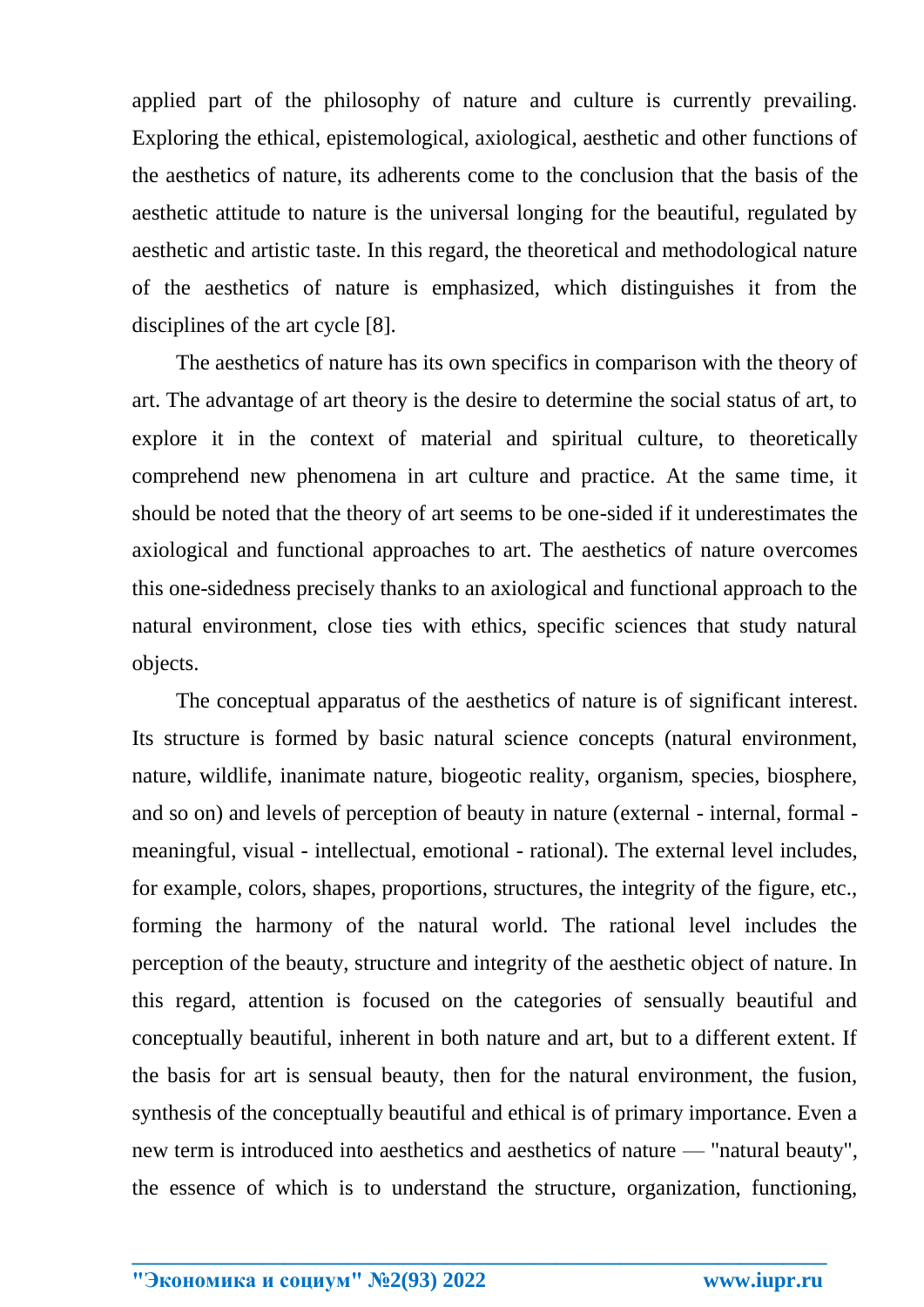development, expediency of the natural system. This is a complex, complex, holistic, rational beauty, based on the categories of economy, figurativeness, simplicity, measure, and so on. Currently, this concept is actively used by the categories of aesthetics, art history, natural sciences, everyday artistic consciousness, which, of course, affects a more meaningful definition of the concept of "natural beauty".

In the aesthetics of nature, the tendency to link the concepts of an aesthetic object in nature and art prevails. However, the nature of conventionality in the aesthetics of the environment and the philosophy of art is different: nature and art do not replace each other, although imaginary artistic phenomena cannot evoke the same aesthetic emotions (feelings) as real natural systems. These two branches of aesthetics are united by the philosophy of beauty, the belonging of their objects of study to the class of aesthetic. Art as a cultural phenomenon replaces the natural form of beauty with an artistic form. It appears to be the main aesthetic paradigm. Although nature as a source of aesthetic experience historically arose before art, at present art as a cultural institution models the attitude to the natural environment. One of its results is the emergence of total expediency (ballet in the bosom of nature, landscape art, park sculpture) and global aesthetics that interprets the unity of nature and the cosmos as an artistic phenomenon (the Japanese garden is a model of nature as a work of art).

The aesthetics of nature is an applied philosophical and aesthetic discipline that reflects the universal harmony between man and nature in the context of cultural development. The search for optimal natural and aesthetic solutions regarding certain interpretations of the subject of aesthetics of nature encourages modern researchers to compare Western and Eastern principles of harmonization of relations between man and natural reality.

The positive direction of the formation and development of the aesthetics of nature as a whole is its dialogicity. The traditional dialogue between Eastern and Western aesthetics, ethics and aesthetics, art and science is complemented by the study and search for links between aesthetics and technical knowledge, aesthetics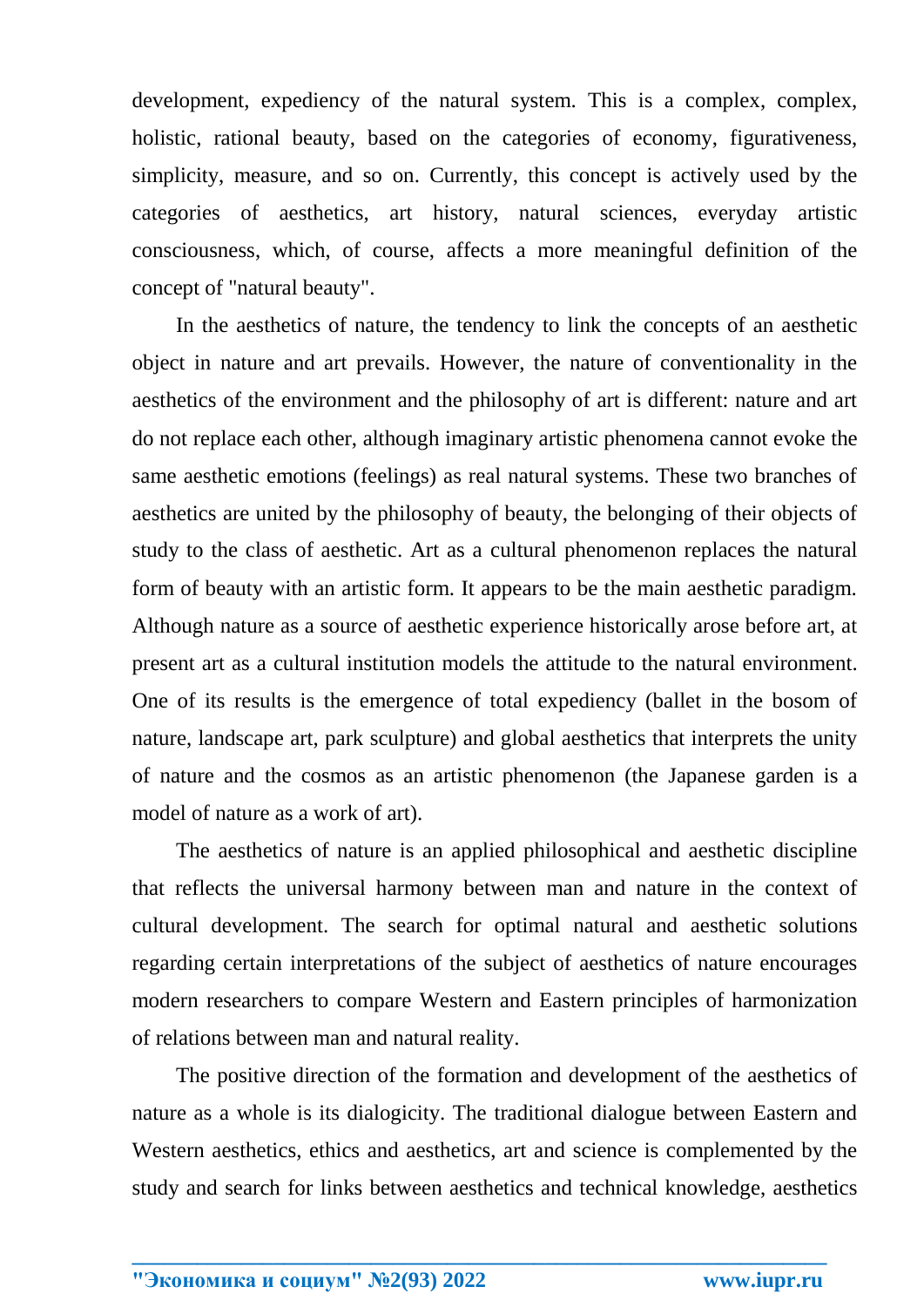and economics, aesthetics and social law. Such a scientific perspective can, in our opinion, lead to a clearer and more meaningful definition of the subject of aesthetics of nature and its structure as a link between the philosophy of nature and the philosophy of art, including the formation of a more perfect system of aesthetic knowledge and culture.

## References:

1. Исмоилов М. И., Фарходжонова Н. Ф. The Philosophy Analysis Of The Evolution Of Ecological Paradigm //Новые идеи в философии. – 2016. – С. 1-7.

2. Ismoilov M. I. et al. CREATIVENESS AND ITS IMPORTANCE IN PROBLEM SOLVING //Theoretical & Applied Science. – 2021. –  $\mathbb{N}_2$ . 3. – C. 60-63.

3. Ismoilov M. I. A NEW ENVIRONMENTAL (ECOLOGICAL) PARADIGM AN IMPORTANT FACTOR IN ENSURING OF SUSTAINABLE DEVELOPMENT //Theoretical & Applied Science. – 2019. – №. 10. – С. 666-668.

4. Ismoilov M. I. THE STATUS OF INTUITIVE FORECASTING IN THE ENVIRONMENTAL PARADIGM EVOLUTION //Scientific Bulletin of Namangan State University. – 2019. – Т. 1. – №. 6. – С. 214-218.

5. Ismailov, M. I., & Farhadzhanova, N. F. (2016). Jekologicheskaja paradigma: smysl i sushhnost`. *Fundamental`nye i prikladnye issledovanija v sovremennom mire*, №. 13-4, pp. 20-23.

6. Numonjonov, S. D. (2020). Innovative methods of professional training. *ISJ Theoretical & Applied Science*, 01 (81), pp. 747-750.

7. Isroilovich, I. M., et al. (2020). Philosophical ideas and views of national culture in the condition of globalization. *PalArch's Journal of Archaeology of Egypt/Egyptology*, Т. 17, №. 7, pp. 14289-14295.

8. Isroilovich I. M. The use of innovative technologies in the educational system for integrated purposes //CENTRAL ASIAN JOURNAL OF LITERATURE, PHILOSOPHY AND CULTURE.  $-2021$ .  $-$  T. 2.  $-$  No. 5.  $-$  C. 10-13.